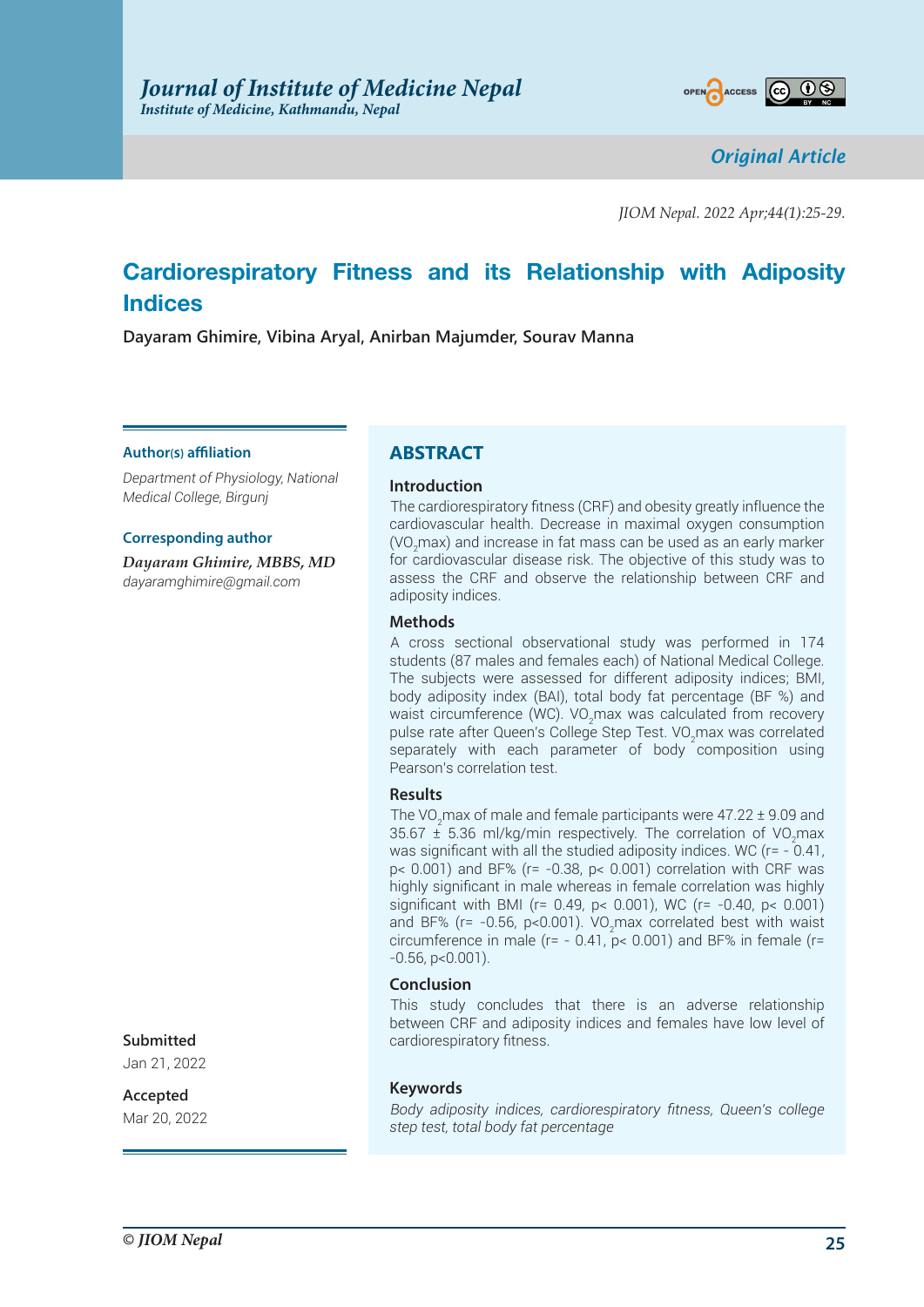# **INTRODUCTION**

ardiorespiratory fitness (CRF) is the combined<br>ability of respiratory and circulatory system<br>to provide oxygen to the active muscles. It is<br>measured in terms of maximal oxygen consumption ability of respiratory and circulatory system to provide oxygen to the active muscles. It is measured in terms of maximal oxygen consumption (VO<sub>2</sub>max). VO<sub>2</sub>max is the maximum rate at which the person can consume oxygen during strenuous physical activities. $^1$  VO<sub>2</sub>max can be measured in laboratory by use of trade mill, cycle ergometer or stepping stools like Queen's college step test and Harvard step test. $^2$  Factors influencing VO<sub>2</sub>max are physical activity, gender, age, ethnicity and body composition. Cardiac output, ability of respiratory system to deliver oxygen and oxygen utilization by muscle also alter VO $_2$ max. $^{2,3}$ 

Non skeletal solid portion of body is composed of fat and muscle. Increase in fatty tissues has various adverse effects. Excess adipose tissue is inversely related with CRF. Excess adiposity diminishes CRF and both are positively related with cardiovascular and other causes of mortality.<sup>4,5</sup> Increasing CRF is not only protective against cardiovascular risk of obesity but it also reduces various hazards of obesity.6 Adiposity of the body can be measured by using Body mass index (BMI), Body adiposity index (BAI), Waist circumference (WC) and waist hip ratio (WHR).7 Bioelectrical impedance analysis (BIA) is the recently innovated, widely used non-invasive technique to determine body adiposity.8

Recently, life style in younger population has become sedentary due to excess table work, lack of physical activity, internet-based games and fast foods promoting obesity. Medical and nursing students devote more time in academics that decreases time for physical activities resulting overweight and even obese. This study is undertaken to assess the CRF of these individuals and to correlate CRF with different adiposity indices.

# **METHODS**

It is cross-sectional observational study conducted in the Clinical laboratory of Department of Physiology, National Medical College, Birgunj. Sample was collected from September 2021 to December 2021 after obtaining ethical clearance from Institutional Review Committee, National Medical College (Ref. No: F-NMC/526/077-078).

Cluster random sampling was applied for the study. Each batch of MBBS and Nursing students was considered a cluster. Male participants were recruited from the randomly selected MBBS 17th, 19<sup>th</sup> and 20<sup>th</sup> batch clusters. For female, in addition to above randomly selected clusters, BSc Nursing 10<sup>th</sup>, 11<sup>th</sup> and 12<sup>th</sup> batch; and BNS 2<sup>nd</sup> and 4<sup>th</sup> batch students were also randomly selected as clusters. All available students from the selected clusters who met inclusive criteria of healthy and age

between 18 - 24 years were included in the study.

Students with cardiovascular diseases, respiratory diseases, electrolytes imbalance, functional impairments like fracture, muscle tear, muscular dystrophy and acute non-cardiopulmonary disorder like infection, renal failure and thyrotoxicosis that may affect exercise performance were excluded from the study. Students with drug history (beta agonist, beta blocker, thyroxin, antithyroid drugs, antidepressant, digoxin) and uncooperative were also excluded from the study.

After obtaining written consent from the participants, data was collected on general health and risk factors using questionnaire. Questionnaire was regarding general health and risk factors based on widely used American Heart Association (AHA) - American College of Sports Medicine (ACSM) Participation Screening Questionnaire.<sup>9</sup> It was used to ensure safety of the participants to perform the Queen's College Step Test and also to rule out cardiorespiratory, musculoskeletal and metabolic disorders or risk factors in the participants that might affect the test results. The questionnaire was pretested among 30 students to check if the statements, language and order of the questions were appropriate.

Height, hip circumference and WC of subjects were measured in standing position. Waist Circumference was measured during end of expiration at the midpoint of the lower border of ninth rib and the iliac crest whereas hip circumference was measured at the widest part of the hip. Omron body composition monitor BF-214 was used to measure weight and total body fat percentage (BF%). Body mass index was calculated using Quetelet's formula (weight in kg/height in  $m^2$ ). Body adiposity index (BAI) was calculated using the standard formula [hip circumference (cm)/height (m) $1.5 - 18$ ] and was expressed in percentage.

Wooden box of 16.25 inches height was used for the step test to determine  $VO<sub>2</sub>$ max. Participants were refrained from food and caffeine 3 hours prior to testing. They were requested to avoid significant exertion and wear loose clothes on the test day. Resting pulse rate was recorded after minimum of 10 minutes rest. Participants were taught how to step on the box at the rate 24 steps/minute for male and 22 steps/min for female. The pace was set at 96 beats/minute and 88 beats/minute for male and female respectively i.e., four beats per complete step– right foot up, left foot up, right foot down, left foot down. Step test was stopped at 3 minutes and radial pulse was counted during fifth to twentieth second into recovery in standing position.  $VO<sub>2</sub>$ max was calculated using VO<sub>2</sub>max = 111.33 - (0.42 X steptest recovery pulse rate, b/min) in male and VO<sub>2</sub>max  $= 65.81 - (0.1847 \times \text{step-test recovery pulse rate}, b)$ min in female.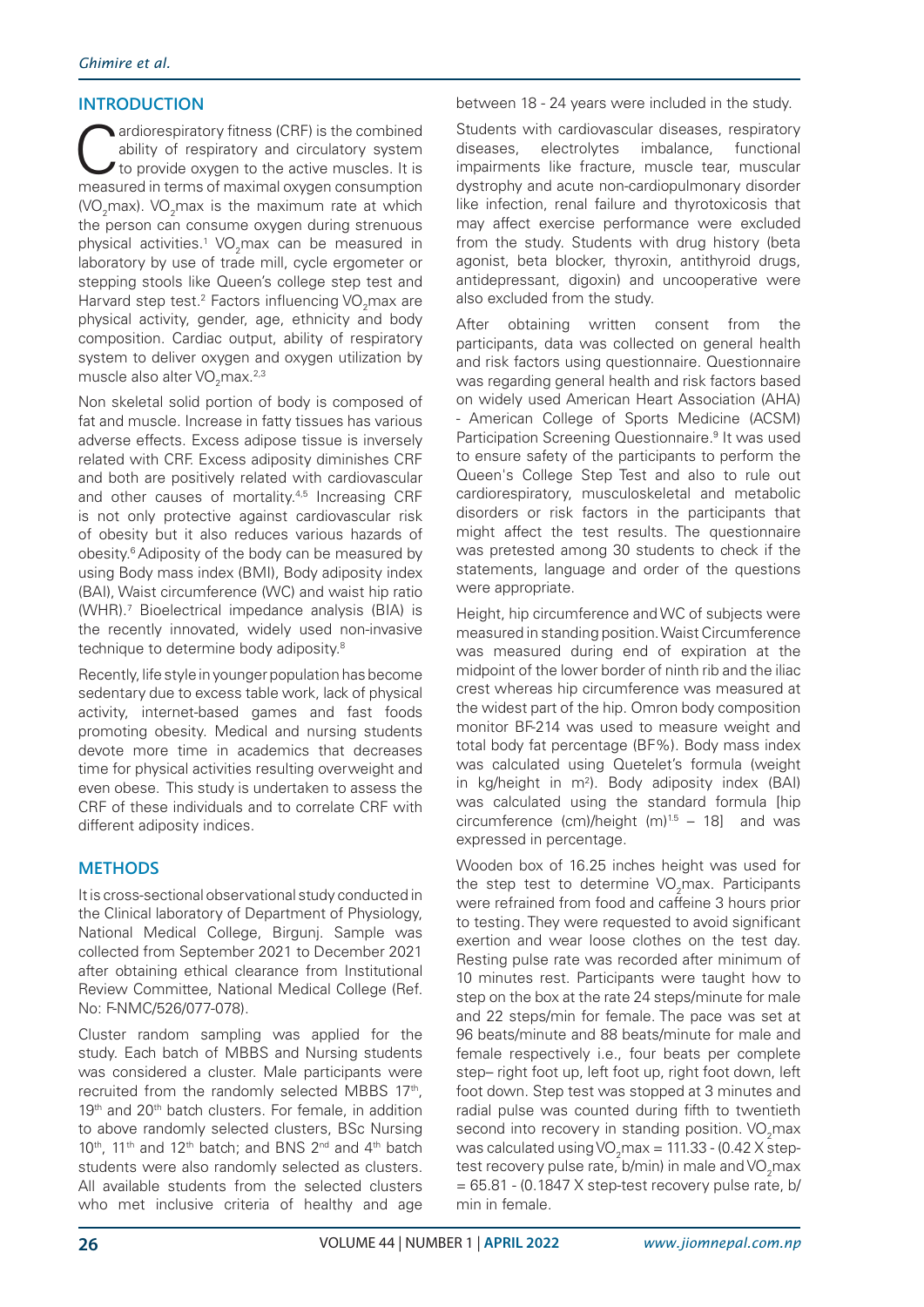The collected data was entered in Microsoft Office Excel 2016. The data was processed and arranged in an appropriate format. SPSS software (IBM SPSS Statistics 20) was used for statistical analysis. For continuous variables, the data was expressed in means  $\pm$  standard deviations (SD). To correlate VO<sub>2</sub>max with adiposity indices, Pearson correlation was used. A "p" value of 0.05 or less was considered significant.

# **RESULTS**

Total of 174 medical and nursing students (87 male and female each) were enrolled for the study. Mean age, weight and height of male were higher than female while pulse and recovery heart rate were higher in female. VO<sub>2</sub>max calculated from recovery heart rate was higher in male compared to female (Table 1). Table 2 shows the comparison of various adiposity indices between males and females. BMI and WC were higher in male while BAI and BF% were found to be higher in female.

Present study shows a significant negative correlation between CRF and different adiposity indices. The results showed strong negative correlation of CRF with WC and BF% in both



*Table 1. Study variables and VO<sub>2</sub>max of participants*

| participants                    |                    |                    |  |
|---------------------------------|--------------------|--------------------|--|
| <b>Parameters</b>               | Male<br>$(n=87)$   | Female<br>$(n=87)$ |  |
| Age (Years)                     | $20.69 \pm 1.48$   | $19.81 \pm 0.86$   |  |
| Weight (Kg)                     | $64.85 \pm 9.15$   | $52.94 \pm 0.06$   |  |
| Height (m)                      | $1.68 + 0.05$      | $1.55 + 0.06$      |  |
| Pulse (bpm)                     | $74.51 \pm 6.71$   | $76.39 + 9.57$     |  |
| Recovery pulse rate<br>(bpm)    | $152.64 \pm 21.63$ | $160.12 \pm 25.84$ |  |
| VO <sub>2</sub> max (ml/kg/min) | $47.22 \pm 9.09$   | $35.67 + 5.36$     |  |

#### *Table 2. Adiposity indices of participants*

| <b>Parameters</b>                           | Male<br>$(n=87)$ | Female<br>$(n=87)$ |
|---------------------------------------------|------------------|--------------------|
| Body mass index (kg/m <sup>2</sup> )        | $22.88 \pm 3.14$ | $21.91 \pm 3.81$   |
| Body adiposity index $(%)$ 21.31 $\pm$ 4.99 |                  | $25.74 \pm 4.60$   |
| Body fat %                                  | $16.79 \pm 5.88$ | $27.59 + 9.67$     |
| Waist circumference (cm) $80.83 \pm 9.16$   |                  | $71.63 \pm 7.69$   |



*Figure 1. Scatterplot of cardiorespiratory fitness (VO<sup>2</sup> max) with adiposity indices in male*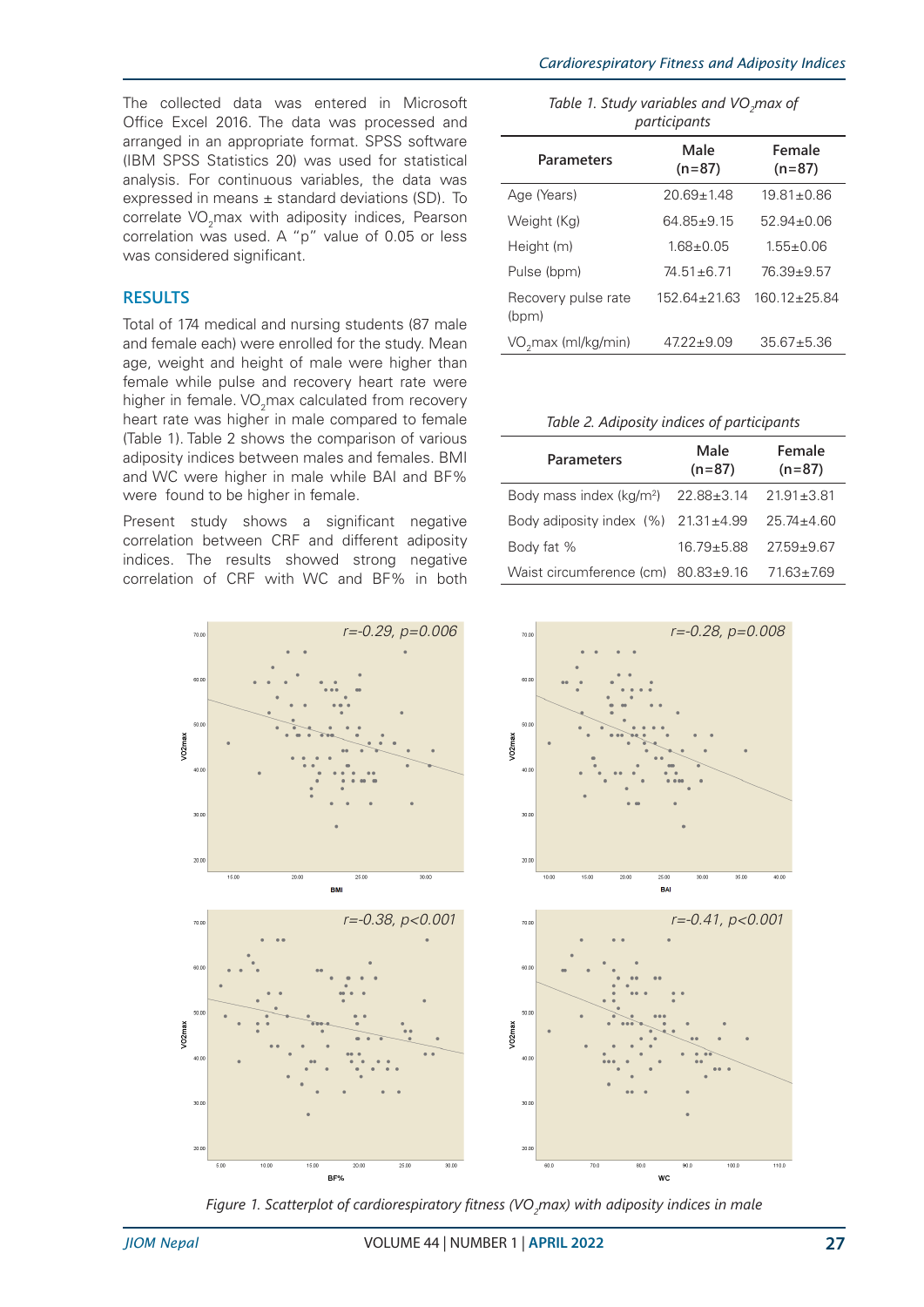

*Figure 2. Scatterplot of cardiorespiratory fitness (VO<sup>2</sup> max) with adiposity indices in female*

male and female as shown in Figure 1 and 2. The best negative correlation was observed between VO $_2$ max and BF% (r = -0.56, p<0.001) in female and VO<sub>2</sub>max and WC in male (r = -41, p<0.001).

# **DISCUSSION**

Higher education is challenging and students need to devote more time for studying, hence they have little time for physical activities. Inadequate physical activities can lead to overweight and decreased CRF. Several studies have been carried out in young adults from age group 18-24 years to show the association between obesity and CRF which are in line with this study. As the categorization of CRF differs in male and female the analysis was carried out separately which is also comparable with other studies.<sup>10–14</sup>

Present study showed that the CRF level was significantly high in males compared to females which are similar to other studies done among college attending young adults.<sup>13,15-19</sup> Vivek et al<sup>15</sup> conducted study only on males whereas Ali et al<sup>16</sup> study participants were only females. Their findings were in accordance with our findings. Hingorjo et  $al^{13}$ , Vikawata et al<sup>17</sup>, Koju et al<sup>18</sup>, and Nabi et al<sup>19</sup> assessed CRF in medical students and the result was comparable with ours. The fitness measured by Yadav et at in first year medical students was also closer to our study but Harvard Step Test was used to assess CRF. VO<sub>2</sub>max observed in that study was 52.11±8.80 and 43.70±8.28 ml/kg/min in male and female respectively.<sup>20</sup>

Excess adiposity diminishes CRF and increases cardiovascular diseases (CVDs) risk. CRF has preventive effects against CVDs whereas obesity promotes CVDs.4,5 Present study showed negative correlation of CRF with all considered adiposity indices which is close to the previous studies conducted in the same age group. Hingorjo et al observed negative correlation of CRF with BF%, visceral fat percentage (VF %) and WC. In their study, strong negative correlation of CRF was with BF% (r= -0.60, p<0.001) and VF% (r=-0.59, p<0.001) in male but in female the best negative correlation was with WC ( $r = -0.32$ ,  $p = 0.004$ ).<sup>13</sup> Cardiorespiratory fitness, like above study is strongly correlated with BF% ( $r = -0.38$ ,  $p < 0.001$ ) in male. In addition to BF%, in present study CRF is also correlated with WC strong negatively in male. Unlike above study,